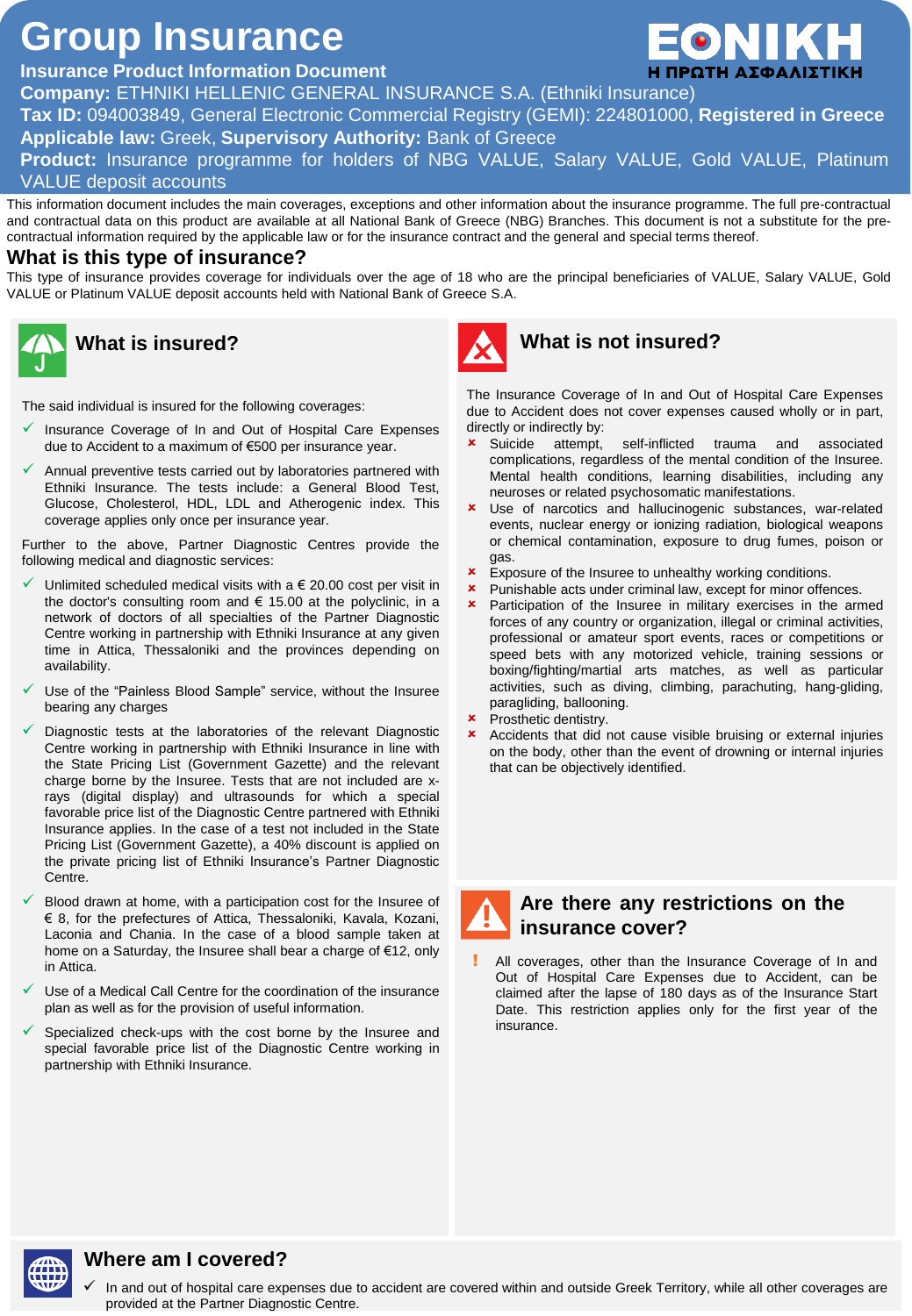

# **What are my obligations?**

**If a damage-causing event occurs, the Insuree is obliged to:**

- communicate by phone with Ethniki Insurance's Partner Diagnostic Centre, in order to schedule a date for the annual check up.
- present all necessary documents, such as ID card or passport, Health Book etc., to the Ethniki Insurance's Partner Diagnostic Centre.



# **When and how do I pay?**

The premium is borne by the Contracting Party (NBG).



# **When does the cover start and end?**

The insurance starts upon payment of the agreed premium by the Contracting Party, and is annually renewed.



# **How do I cancel the contract?**

The insurance plan is offered by NBG to the beneficiaries of its VALUE, Salary VALUE, Gold VALUE, Platinum VALUE deposit accounts and may be amended or interrupted by NBG at any time.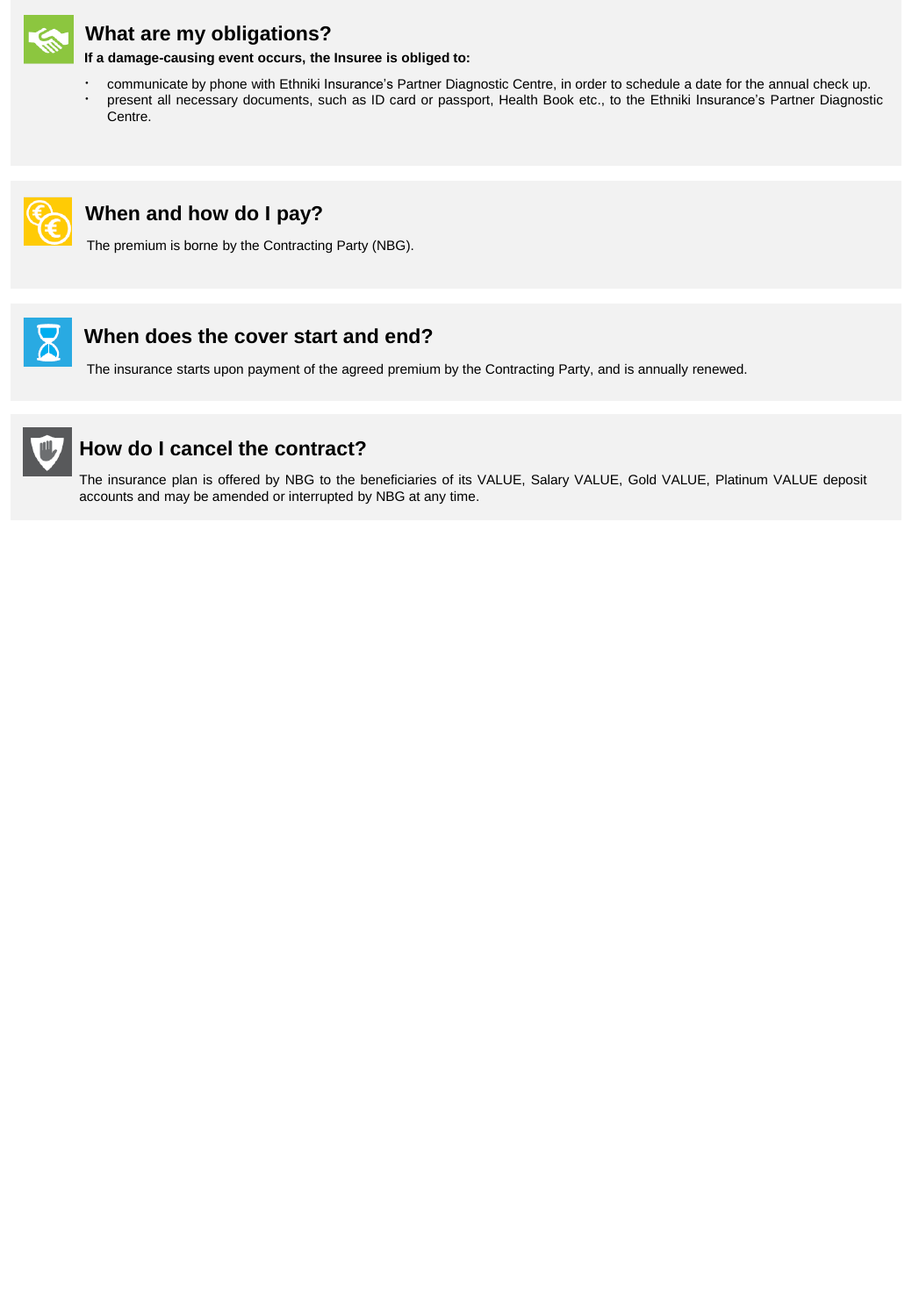

**NATIONAL BANK OF GREECE S.A.**

Aiolou 86, 105 59 Athens, Tel: +30 210 3341000 TIN: 094014201, GEMI No.: 237901000 TAX OFFICE: Athens Tax Office for Corporations www.nbg.gr

#### **GENERAL INFORMATION PROVIDED BY INSURANCE INTERMEDIARIES**

**(in accordance with the provisions of Law 4583/2018 on distribution of insurance products)**

This document provides an overview of your insurance intermediary, as required under the applicable legal and regulatory framework, prior to the conclusion of the insurance contract, for the purpose of your timely, proper, adequate and relevant information.

#### **I. Insurance Intermediary's data**

The insurance coverage is provided with the mediation of National Bank of Greece S.A. (hereinafter "the Bank" or "NBG"), Aiolou 86, 105 59 Athens, AMEEA No.: 311481, in line with the contractual obligation to perform insurance mediation activities exclusively for, in the name and on behalf of ETHNIKI HELLENIC GENERAL INSURANCE S.A. (hereinafter "Ethniki Insurance"), an insurance company legally operating in Greece.

The NBG Group holds 100% of the shares of Ethniki Insurance S.A., as set out in the Annual Financial Statements of the Bank and the Group available on NBG's website (www.nbg.gr).

#### **II. Special Registry**

The Bank is registered as an insurance agent with the Special Registry of the Athens Chamber of Tradesmen under No. 1028.

The Special Registry's data are available through the online platform "Point of Single Contact (ESIP)" of Active Insurance Intermediaries, via which you can verify the registration with the Special Registry. ESIP website: http://insuranceregistry.uhc.gr/.

#### **III. Additional information**

The Bank provides tailored advice (personal recommendation) on the insurance products offered, where required and in line with the restrictions set by the applicable legal and regulatory framework.

The Bank is allowed to promote insurance-based investment products, on which it provides tailored advice (personal recommendation), except for special cases provided for by the applicable legislative and regulatory framework.

Ethniki Insurance has been instructed to collect premiums for its account from the customer.

Ethniki Insurance pays commission to the Bank, which is included in the premium, in accordance with the terms of the Service Level Agreement regarding the provision of insurance mediation services.

The Bank may receive or pay any fee or commission and offer or accept any non-monetary benefits in the context of distributing insurance-based investment products or ancillary services, to or from any third party other than the client or his representatives, only if the payment or the benefit:

a) does not have a negative impact on the quality of the offered selling service;

b) does not impair the Bank's compliance with its duty to act honestly, fairly and professionally in accordance with the best interest of its clients.

If, in the context of the insurance contract and after its conclusion, you are asked to pay any amount further to the agreed premiums and payments, the Bank shall inform you of the nature of each one of such payments.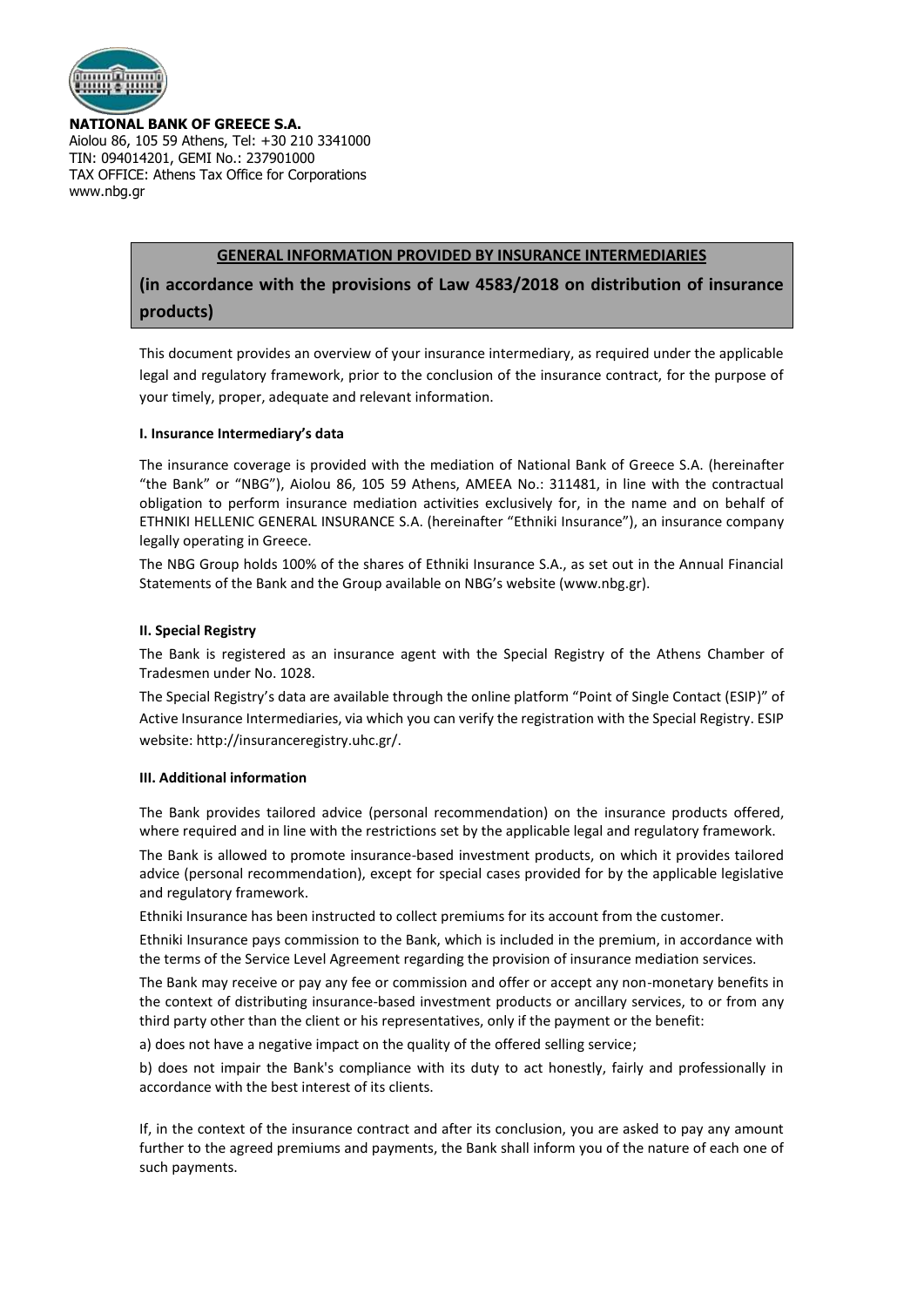For any complaint you should contact the relevant staff of your local branch or NBG's Sector for Governance of Customer Issues by:

- $-$  calling 800 11 88988 (from a landline in Greece) or +30 2104806100 (from a mobile phone or if you're calling from outside Greece), on the days and hours stated on the Bank's official website: www.nbg.gr;
- filling out the relevant electronic form for comments, suggestions and complaints, available on the Bank's website: www.nbg.gr;
- **-** sending an e-mail to customer.service@nbg.gr;
- sending a letter or the relevant form available at all NBG Branches:
	- o by post to: National Bank of Greece, Sector for Governance of Customer Issues, Omirou 30, 10672 Athens, or
	- o by fax to +30 210 3347740.

Detailed and up-to-date information regarding the complaint procedure and the contact details of the customer complaints department are available on the Bank's website: www.nbg.gr. The filing of complaints is not subject to a charge.

Moreover, if you are not satisfied with the Bank's reply, you have the option to seek out-of-court settlement by referring to recognized bodies of alternative dispute resolution, such as the Hellenic Customer's Ombudsman, Leoforos Alexandras 144, 114 71 Athens, Tel.: +30 210 6460862, website: www.synigoroskatanaloti.grMore details on referring a complaint to alternative dispute resolution bodies are available on the Bank's website, at www.nbg.gr.

For any complaints regarding the insurance intermediary, you should file a written complaint with the Private Insurance Supervisory Committee (PISC) of the Bank of Greece, Eleftheriou Venizelou 21, 102 50 Athens, Contact Centre: +30 210 3201111, website: www.bankofgreece.gr, regarding acts or omissions of individuals or legal persons that constitute a breach of the legislation on the distribution of insurance products.

For any further information on the terms of this insurance program, you should contact the relevant certified NBG Branch Officers.

#### Customer declaration:

I have received the total pre-contractual information, as per the legal and regulatory framework each time applicable [particularly Law 4364/2016, Law 4583/2018 that transposed Directive 2016/97 into Greek legislation, and -as regards insurance-based (unit-linked) investment products- Regulation 1286/2014 (PRIIPs)], such as the Pre-Contractual Information Form and the Customer Needs Form. In addition, in the event of insurance-based (unit-linked) investment products, I have also received, as the case may be, the Suitability Assessment Questionnaire, which includes the Suitability Statement.

#### **NATIONAL BANK OF GREECE S.A.**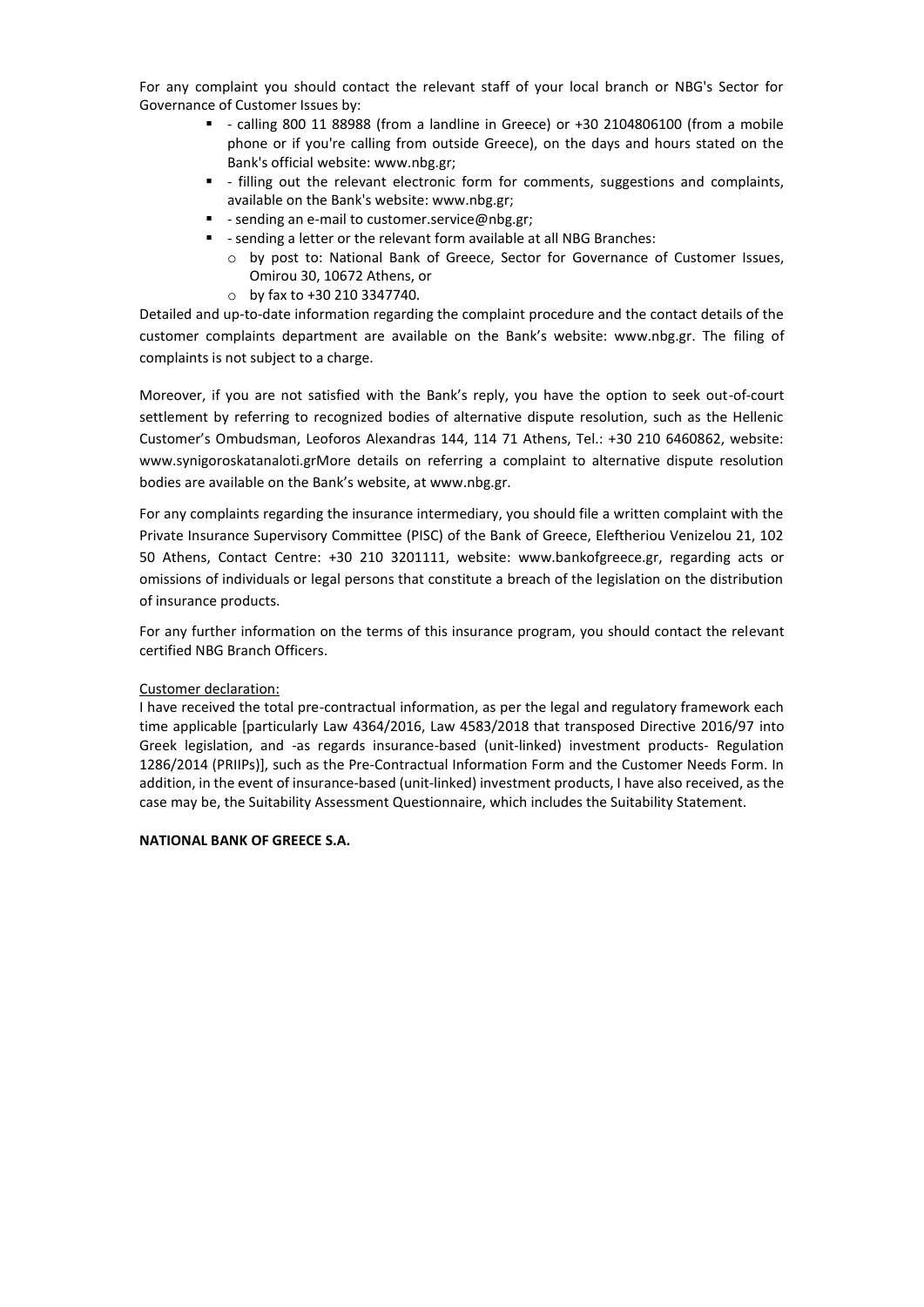

**NATIONAL BANK OF GREECE** Aiolou 86, 105 59 Athens, Tel: +30 210 3341000 TIN: 094014201 GEMI No.: 237901000 TAX OFFICE: Athens Tax Office for Corporations [www.nbg.gr](http://www.nbg.gr/)



### **PRE-CONTRACTUAL INFORMATION**

#### (as per Law 4364/2016 and Law 4583/2018) **INSURANCE PLAN FOR THE BENEFICIARIES OF NBG'S VALUE, SALARY VALUE, GOLD VALUE & PLATINUM VALUE DEPOSIT ACCOUNTS**

This document is a summary of the Group Insurance Agreement No. 53543/5 signed by NBG and Ethniki Insurance. It contains information that should be communicated to the Insuree before the conclusion of the agreement, as per insurance legislation and legislation on consumer protection, as well as information on the benefits offered by this program, free of further charge, and on the way it works. Note that each first account beneficiary of a **VALUE, SALARY VALUE, GOLD VALUE or PLATINUM VALUE** NBG deposit account is entitled to only one (1) insurance plan participation. **This plan is automatically available to all first VALUE, SALARY VALUE, GOLD VALUE & PLATINUM VALUE NBG deposit account beneficiaries, within the context of which data shall be transmitted from NBG to Ethniki Insurance for the provision of the plan's insurance coverage. This plan is not available independently; therefore, in the event that the first beneficiary does not want the said plan, he should select a different type of bank account.**

#### **Ethniki Insurance data**

Company name: ETHNIKI HELLENIC GENERAL INSURANCE S.A. Registered office: LEOFOROS SYGGROU 103-105, 117 45, ATHENS, GREECE, GEMI No.: 000224801000, T: 18189, F: +30 210 9099111, email:ethniki@insurance.nbg.gr, website: www.ethniki-asfalistiki.gr

#### **NBG data**

Company name: NATIONAL BANK OF GREECE S.A. Registered office: AIOLOU 86, 105 59 ATHENS, GREECE, GEMI No.: 237901000, T: +30 210 3341000, e-mail: [www.nbg.gr.](http://www.nbg.gr/) The aforementioned insurance programs are undertaken with the mediation of National Bank of Greece S.A., AMEEA No.: 311481, ESIP special registry No.: 1028. (http://insuranceregistry.uhc.gr/).

#### **Supervisory Authority**

The competent Regulatory Authority for National Bank of Greece S.A. and Ethniki Insurance S.A. is the Bank of Greece, registered at Eleftheriou Venizelou 21, 102 50 Athens, tel.: +30 210 32 01 111, [www.bankofgreece.gr](https://mymail.insurance.nbg.gr/OWA/redir.aspx?C=_-LPC2bxKtgS-aeRJr0OGnK7KJxprrQS1tOgM6tjfrx2_VBQSIbYCA..&URL=http://www.bankofgreece.gr)

#### **Purpose of Ethniki Insurance**

Ethniki Insurance conducts in Greece and overseas all such insurance, reinsurance and, in general, financial operations as are allowed for Insurance Companies under applicable Greek and EU law.

In compliance with Law 4364/2016 (Solvency II), Ethniki Insurance publishes on an annual basis a report on its solvency and financial status, which is available to the Insuree or the Contracting Party on the website of Ethniki Insurance [www.ethniki-asfalistiki.gr.](http://www.ethniki-asfalistiki.gr/)

#### **Definitions**

- **Contracting Party:** NATIONAL BANK OF GREECE S.A., which contracts with Ethniki Insurance for the Group Insurance Agreement hereinabove, and which is under obligation to pay the agreed premium for each Insuree.
- **Insuree:** An individual over the age of 18 who is the first beneficiary of a special Deposit Account held with the Contracting Party, who fulfils the insurance requirements and whose details have been notified in writing by the Contracting Party to Ethniki Insurance.
- **Accident:** Any physical damage suffered by the Insuree which can be proven objectively and is caused by external, violent, accidental and unforeseen causes independent of the volition of the Insuree, which has evidently occurred during the term of the insurance.
- **Insurance Year:** The twelve (12) month period beginning from the commencement date of the insurance policy of each Insuree and each subsequent period of twelve (12) consecutive months in the case of renewal of the insurance policy.
- **Partner Diagnostic Centre:** Every Diagnostic Centre with which Ethniki Insurance has concluded a special collaboration agreement. The main purpose of said collaborations is to deliver the best possible services to the Insuree. Ethniki Insurance shall inform the Insuree about the existing Partner Diagnostic Centres as well as about any new such partnership, while reserving the right to change the said Partner Diagnostic Centres at any given time.

#### **Insurance Commencement Date**

The commencement date of the insurance shall be the later of the following: (a) the date that the Deposit Account was opened with the Contracting Party, or (b) the date the Insuree's data were notified by the Contracting Party to Ethniki Insurance, or (c) the date of payment of the agreed premium by the Contracting Party on behalf of the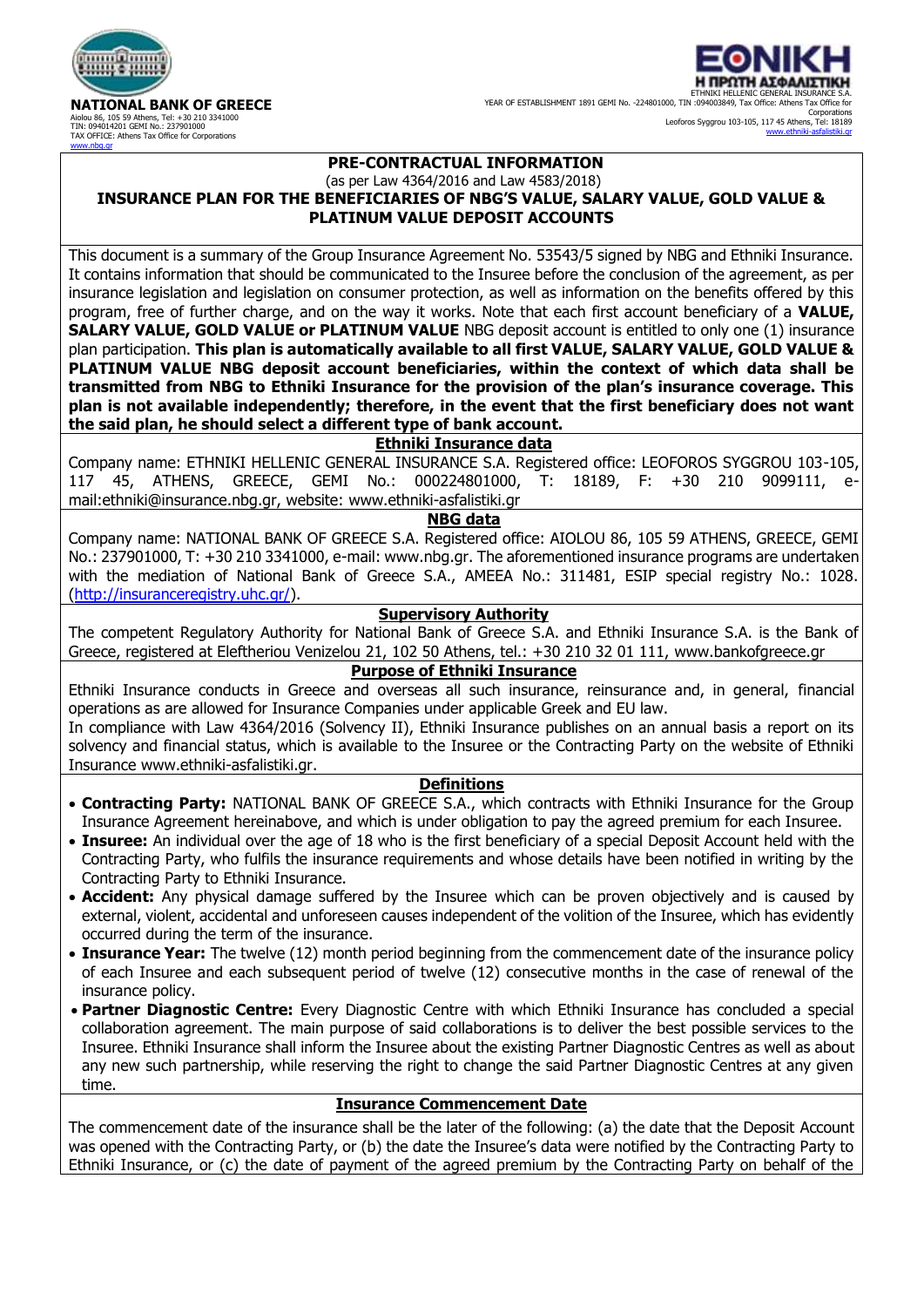Insuree. In the event that the Insuree changes the type of deposit account, this shall be considered as a new insurance with the new insurance commencement date being the date of the change.

# **Termination of the Insurance**

The expiry date of the Insurance is the earlier of the following: (a) the termination date of the Insurance Policy; (b) the date that National Bank of Greece S.A. ceases to pay the relevant premiums for the Insuree's participation; (c) the date of the Insuree's death; (d) the termination date of the Insurance Policy in line with the terms thereof; (e) the date that the deposit account is closed.

#### **Insurance Coverage**

# **1. Insurance Coverage of In and Out of Hospital Care Expenses due to Accident**

Any Medical expenses, with or without hospitalization, of the Insuree that were due directly and exclusively to an accident, will be covered by Ethniki Insurance to a maximum of **€500.00** per insurance year.

More specifically, medical, dental (except for prosthetic dentistry), hospital, surgery and pharmaceutical expenses shall be covered.

The above covered expenses include doctors' fees, private nurse's fee in hospital, laboratory and imaging tests, hospital expenses, cost of medicines, cost of fitting prosthetic body parts, corrective devices and ancillary machines for their operation, braces, back supports, other consumables, elbow crutches, shoulder crutches, simple walkers and use of ambulance.

#### **2. Annual check-up, free of charge**

An annual check-up once every insurance year, carried out by the laboratories of the relevant Partner Diagnostic Centre of Ethniki Insurance.

The annual check-up includes a General Blood Test, Glucose, Cholesterol, HDL, LDL and Atherogenic index. For the tests as above no doctor's referral note is required.

The tests (check-up) can be carried out after the lapse of 180 days as of the Insurance Start Date. This restriction applies only for the first year of the insurance.

In the event of any change in the type of deposit account by the Insuree within thirty days, the period of time of the previous insurance shall be taken into consideration for the calculation of the one hundred and eighty (180) days waiting period.

# **3. Additional benefits of the Partner Diagnostic Centre**

- Unlimited scheduled medical visits with a twenty euro ( $\epsilon$  20.00) cost per visit in the doctor's consulting room and fifteen euros (€ 15.00) at the polyclinic, in a network of doctors of all specialties of the Partner Diagnostic Centre working in partnership with Ethniki Insurance at any given time in Attica, Thessaloniki and the provinces depending on availability, i.e. if there is a medical practitioner of the specialty and provided that the Diagnostic Centre partner of Ethniki Insurance has concluded a collaboration agreement with doctors of said specialty.
- Use of the "Painless Blood Sample" service when required, without the Insuree bearing any charges at the laboratories of the relevant Diagnostic Centre of Ethniki Insurance.
- Diagnostic tests at the laboratories of the relevant Diagnostic Centre working in partnership with Ethniki Insurance in line with the State Pricing List (Government Gazette) and the relevant charge borne by the Insuree. Tests that are not included are x-rays (digital display) and ultrasounds for which a special favorable price list of the Diagnostic Centre partnered with Ethniki Insurance applies.

In the case of a test not included in the State Pricing List (Government Gazette), a 40% discount is applied on the private pricing list of Ethniki Insurance's Partner Diagnostic Centre.

- Blood drawn at home, with a participation cost for the Insuree of eight euros ( $\epsilon$  8.00), for the prefectures of Attica, Thessaloniki, Kavala, Kozani, Laconia and Chania. In the case of a blood sample taken at home on a Saturday, the Insuree shall bear a charge of twelve euro  $(\epsilon 12,00)$ , only in Attica.
- Use of a Medical Call Centre for the coordination of the insurance plan as well as for the provision of useful information.
- Specialized check-ups with the cost borne by the Insuree and special favorable price list of the Diagnostic Centre working in partnership with Ethniki Insurance. The tests and costs are as follows:

| General Check-up 1 (total € 30.00)                                                                                                                                                                         | General Check-up 2 (total $€ 80.00$ )                                                                                                                                                                                                               |
|------------------------------------------------------------------------------------------------------------------------------------------------------------------------------------------------------------|-----------------------------------------------------------------------------------------------------------------------------------------------------------------------------------------------------------------------------------------------------|
| General Blood Test Haematocrit White blood<br>cells Red blood cells Platelet Erythrocyte<br>Sedimentation Rate ■ Glucose ■ Urea ■ Cholesterol■<br>Creatinine <b>I</b> Triglyceride level, <b>IHDLILDLE</b> | General Blood Test Blaematocrit Mite<br>blood cells $\blacksquare$ Red blood cells $\blacksquare$ Platelet $\blacksquare$<br>Erythrocyte Sedimentation Rate ■ Glucose ■ Urea<br>Cholesterol Creatinine Triglyceride level,                          |
| Atherogenic Index ■SGOT■SGPT■ Urinalysis                                                                                                                                                                   | <b>B</b> HDL LDL <b>Atherogenic</b><br>Index<br>$\blacksquare$ SGOT $\blacksquare$ SGPT $\blacksquare$ Iron $\blacksquare$ Ferritin $\blacksquare$ Vitamin B12<br>■ Folic Acid ■ T3 ■ T4 ■ TSH Glycosylated<br>Hemoglobin $\blacksquare$ Urinalysis |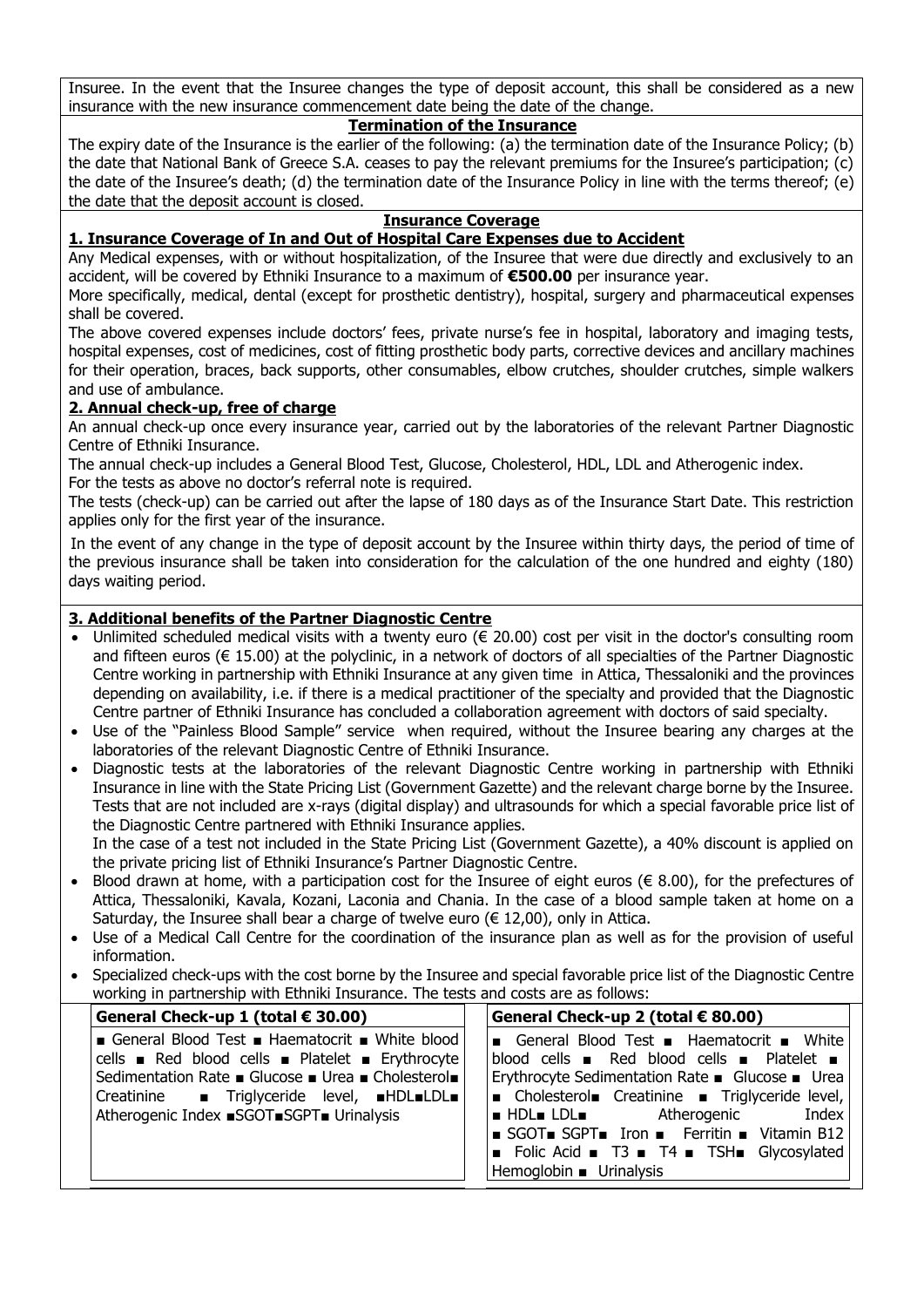| General Check-up 3 (total € 25.00)                                                                                                                                                                                                                                                                             | General Check-up 4 (total € 12.00)                                                                                                                                                                                                                                                                   |
|----------------------------------------------------------------------------------------------------------------------------------------------------------------------------------------------------------------------------------------------------------------------------------------------------------------|------------------------------------------------------------------------------------------------------------------------------------------------------------------------------------------------------------------------------------------------------------------------------------------------------|
| ■ General Blood Test ■ Haematocrit ■ White blood<br>cells ■ Red blood cells ■ Platelet ■ Serum Iron ■<br>Ferritin ■ Vitamin B12 ■ Folic Acid                                                                                                                                                                   | $\blacksquare$ Serum Iron $\blacksquare$ Ferritin                                                                                                                                                                                                                                                    |
| General Check-up 5 (total € 15.00)                                                                                                                                                                                                                                                                             | Prostate Tests (total € 25.00)                                                                                                                                                                                                                                                                       |
| Vitamin B12 Folic Acid                                                                                                                                                                                                                                                                                         | $PSA = f-PSA = RATIO$                                                                                                                                                                                                                                                                                |
| Cancer Markers (total € 50.00)                                                                                                                                                                                                                                                                                 | Thyroid Tests 1 (total € 40.00)                                                                                                                                                                                                                                                                      |
| ■CEA■Ca 125 ■Ca 19-9 ■Ca 15-3                                                                                                                                                                                                                                                                                  | ■T3 ■T4 ■TSH■anti-TG■anti-TPO■U/S thyroid                                                                                                                                                                                                                                                            |
| Thyroid Tests 2 (total € 25.00)                                                                                                                                                                                                                                                                                | Thyroid Tests 3 (total € 18.00)                                                                                                                                                                                                                                                                      |
| $\blacksquare$ T3 $\blacksquare$ T4 $\blacksquare$ TSH                                                                                                                                                                                                                                                         | ■ Anti-thyroid Autoantibodies ■ anti - TG ■ anti - TPO                                                                                                                                                                                                                                               |
| Osteoporosis screening (total € 45.00)                                                                                                                                                                                                                                                                         | Check up for men over the age of 45 (total $\epsilon$<br>80.00)                                                                                                                                                                                                                                      |
| ■ Blood Ca ■ Blood P ■ CaU 24h■ PU 24h■ VitD3 (OH)<br>25 ■ Bone density measurement                                                                                                                                                                                                                            | ■ Heart ultrasound ■ ECG pre stress test ■ Stress<br>Test on a treadmill ■ ECG after stress test ■ resting<br>Electrocardiogram ■ Medical Exam                                                                                                                                                       |
| Gynaecological check up 1 (total $\epsilon$ 40.00)                                                                                                                                                                                                                                                             | Gynaecological check up 2 (total € 50.00)                                                                                                                                                                                                                                                            |
| ■ Digital mammography ■ Abdominal or Intravaginal<br>U/S of internal genital organs                                                                                                                                                                                                                            | aerobic and anaerobic culture of vaginal fluid $\blacksquare$<br>Microscopy of Vaginal Fluid <b>B</b> PAP TEST<br>mycoplasma - Ureoplasm of vagina ■ culture of<br>for UreoplasmaUrealiticum<br>vaginal<br>fluid<br>ChlamydiaTrachomatis Testing ■ culture of vaginal<br>fluid for MycoplasmaHominis |
| Prenatal tests (total €120.00)                                                                                                                                                                                                                                                                                 | Women's check up (total $\epsilon$ 35.00)                                                                                                                                                                                                                                                            |
| General Blood Test Blood Type RH Glucose B<br>Urea Ferritin Fe B VDRL Haemoglobin<br>Electrophoresis ■ Australian antigen ■ mycoplasma -<br>Ureoplasm of vagina ■ Rubella IGG&IGM antibodies<br>■ Hepatitis C ■ CMV IGG&IGM antibodies■ Listeria<br>Antibodies Toxoplasma IGG&IGM antibodies -<br>Urinanalysis | ■ Breast U/S ■ PAP TEST                                                                                                                                                                                                                                                                              |
| Childhood obesity check up (total € 20.00)                                                                                                                                                                                                                                                                     | Breast Check up (total € 40.00)                                                                                                                                                                                                                                                                      |
| ■ Glucose ■ HbA1c ■LDL■ triglyceride level                                                                                                                                                                                                                                                                     | ■ Digital mammography of both breasts ■ Breast<br>U/S                                                                                                                                                                                                                                                |
| Check up for Sexually Transmitted Diseases<br>(total € 30.00)                                                                                                                                                                                                                                                  |                                                                                                                                                                                                                                                                                                      |
| <b>■HCV■HIV■HbsAg■HbsAb</b>                                                                                                                                                                                                                                                                                    |                                                                                                                                                                                                                                                                                                      |
|                                                                                                                                                                                                                                                                                                                |                                                                                                                                                                                                                                                                                                      |

The above additional tests can be carried out after the lapse of 180 days as of the Insurance Start Date. This restriction applies only for the first year of the insurance. In the event of any change in the type of deposit account by the Insuree within thirty days, the period of time of the previous insurance shall be taken into consideration for the calculation of the one hundred and eighty (180) days waiting period. Note that all the above types of coverage and provisions regarding the tests carried out at the Partner Diagnostic Centres and the relevant charges can be modified or cancelled by Ethniki Insurance upon every anniversary of the insurance policy. In the event of a modification or removal of coverage or additional benefits, NBG shall inform the Insuree in a timely manner.

**Obligations**

# **Annual Check-up, Proactive Health Control & Additional Benefits**

APPOINTMENT: The Insuree must communicate beforehand with Ethniki Insurance's Partner Diagnostic Centre, in order to schedule a date for the annual check up. The appointment is fixed over the phone at **+30 210-9092880.**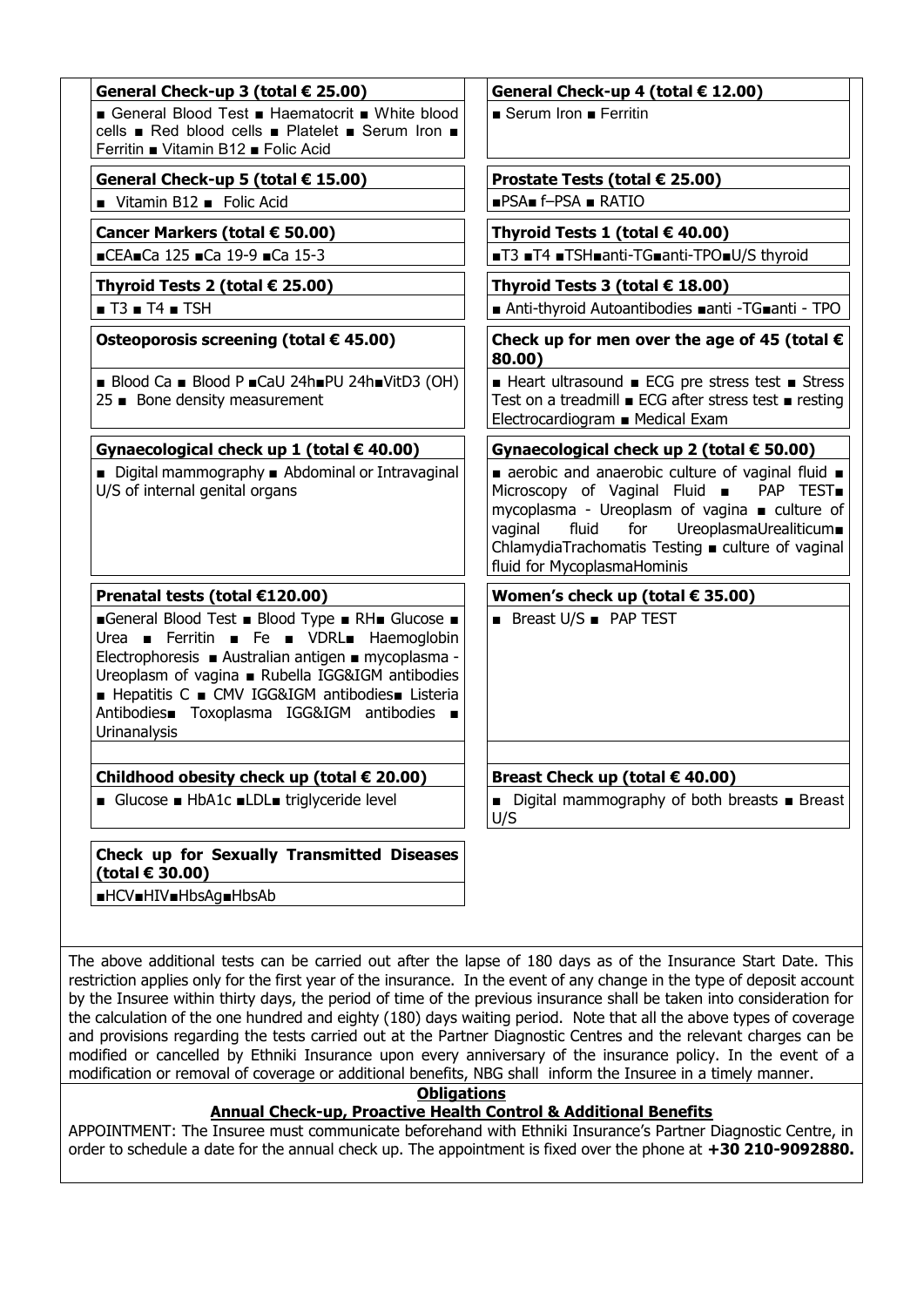ANNUAL CHECK-UP, PROACTIVE HEALTH CONTROL or use of ADDITIONAL BENEFITS: The Insuree upon appearance at the Partner Diagnostic Centre of Ethniki Insurance is required to present his ID card or Passport or Health Book or any other document proving the identity of the person being tested.

The Partner Diagnostic Centre is entitled to verify the identity of the person being tested.

**Note that the cost of any diagnostic tests carried out without the Insuree following the required steps as described above, shall not be covered.**

# **EXCEPTIONS**

# **Insurance Coverage of In and Out of Hospital Care Expenses due to Accident**

Not covered are expenses that were caused wholly or in part, directly or indirectly by:

- Suicide attempts, mental health conditions, drug use, unhealthy working conditions, punishable acts under criminal law (except for minor offences), accidents that did not cause visible bruising or external injuries to the body.
- Participation of the Insuree in,
	- military exercises in the armed forces.
	- illegal or criminal activities, as well as participation in civil unrest, revolution, military uprising, and any form of terrorist act.
	- races (on a professional or amateur level) or competitions or speed bets with any motorized vehicle, training sessions or boxing/fighting/martial arts matches, as well as particular activities, such as, diving, climbing, parachuting, hang-gliding, paragliding, ballooning.
	- professional or amateur sport events (matches or training).
- Prosthetic dentistry.

# **DOCUMENTATION FOR COMPENSATION CLAIMS**

- Original copies of expenditure receipts, as well as a medical opinion certifying that said expenses were required for an accident covered by this insurance.
- In the event of laboratory tests or pharmaceutical products, the attending doctor's referral note and prescription is required.

Ethniki Insurance reserves the right to ask for the submission of additional documents or other evidence or to certify via its own doctors the occurrence of the insured risk.

The above supporting documents shall be sent by the Insuree together with his complete details to the following address:

#### Ethniki Insurance,

# Leoforos Syggrou 103-105, 117 45 Athens,

Department of Health Insurance Claims of Group Insurance Policies

# **Right to Object - Withdraw**

The Contracting Party (NBG) has the following rights:

- The right to object as per article 2.5 of Law 2496/97, if the content of the Insurance Policy differs from the Insurance Application, exercised within one (1) month as of receipt of the Insurance Policy.
- The right to object as per article 2.6 of Law 2496/97, if for any reason whatsoever it did not receive any document, in printed or electronic format, with the information provided for under article 152 of Law 4364/2016 when submitting the insurance application, or the insurance policy was delivered to it without the general and specific insurance terms governing the insurance, exercised within one (1) month as of receipt of the Insurance Policy.
- Last, the Contracting Party (NBG) is entitled to withdraw from the Insurance agreement within thirty (30) days as of the date it was signed.

### **Termination of the insurance agreement**

The insurance may be terminated as provided for by law or by the policy itself, and will be communicated by written notification.

#### **Taxation**

Any tax burden of the Insurance Policy of any nature, the premium collection receipts, additional deeds of any content and in general of any act relating to the insurance policy, in accordance with the provisions applicable at the time of the issue of this Policy or which will apply after its issue, shall be borne by the Contracting Party.

Any charge, tax charge or other, concerning the Coverage and in general all types of indemnity, that is applicable upon inception of the policy or that is imposed after its issuance, shall be borne by the Insuree or the beneficiary.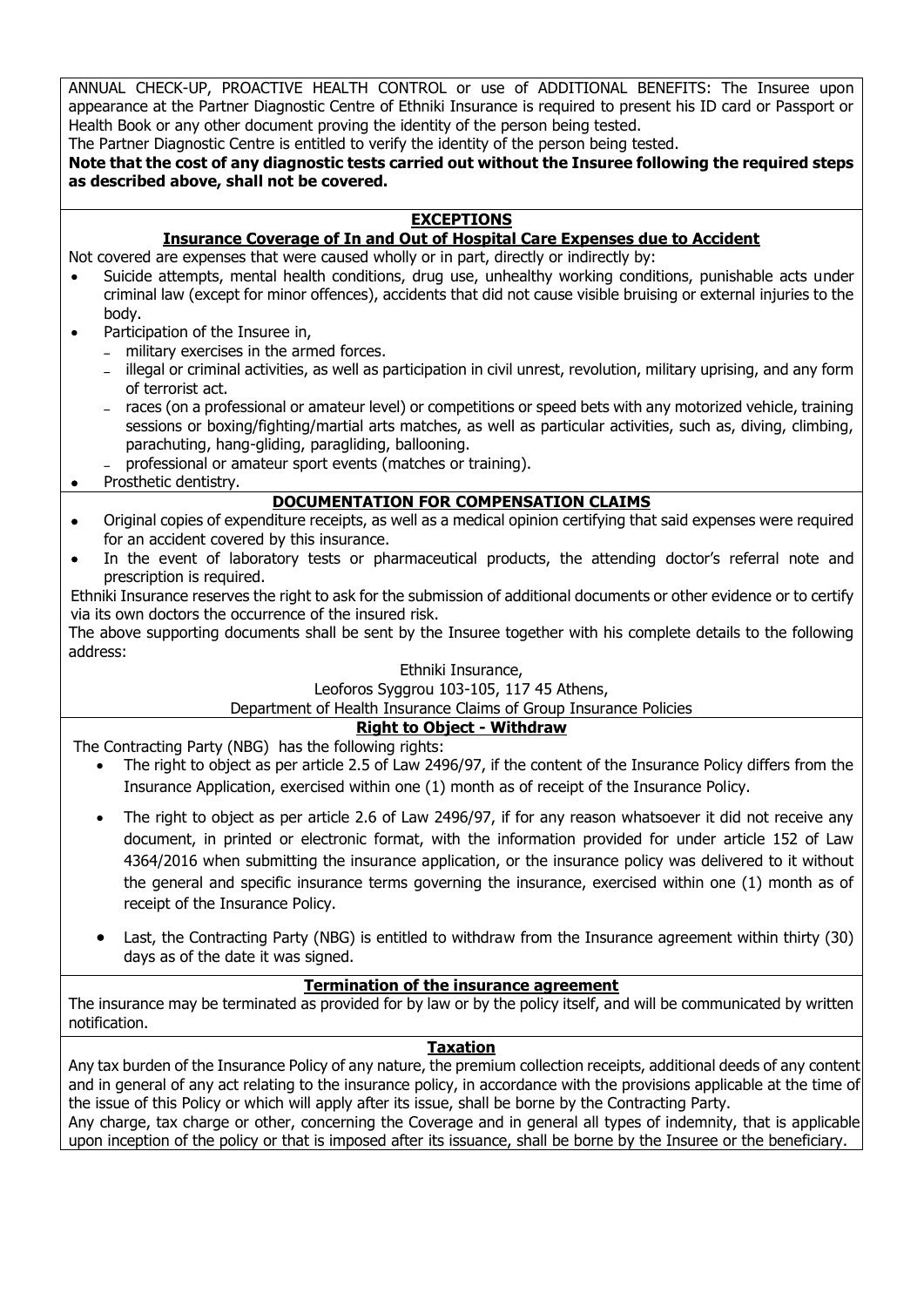### **Applicable law - Court Jurisdiction**

The Insurance Policy is in Greek and the relations resulting therefrom are governed by Greek law. Any dispute that may arise in relation to the Insurance Policy is subject solely to the jurisdiction of the courts of Athens.

# **Manner and Time of Complaints Management - Alternative Dispute Resolution Bodies**

1. You should address any complaints to the following:

- the relevant staff of your local NBG branch
- NBG's Sector for Governance of Customer Issues:
	- calling 800 11 88988 (from a landline in Greece) or +30 2104806100 (from a mobile phone or if you're calling from outside Greece), on the days and hours stated on the Bank's official website: www.nbg.gr;
	- filling out the relevant electronic form for comments, suggestions and complaints, available on the Bank's website: www.nbg.gr;
	- sending an e-mail to customer.service@nbg.gr;
		- sending a letter or the relevant form available at all NBG Branches:
		- by post to: National Bank of Greece, Sector for Governance of Customer Issues, Omirou 30, 10672 Athens, or
			- $\circ$  by fax to  $+30$  210 3347740.

Moreover, if the contracting party and/or the insuree and/or the beneficiary and/or the affected third party are not satisfied with the Bank's reply, they have the option to seek out-of-court settlement by referring to recognized bodies of alternative dispute resolution, such as the Hellenic Customer's Ombudsman, Leoforos Alexandras 144, 114 71 Athens, Tel.: +30 210 6460862, website: www.synigoroskatanaloti.gr More details on referring a complaint to alternative dispute resolution bodies are available on the Bank's website, at www.nbg.gr.

-Ethniki Insurance Objections & Complaints Management Subdivision, Leoforos Syggrou 103-105, 117 45 Athens, tel. +30 210 9099777, fax +30 210 9099846, email: parapona@insurance.nbg.gr. The usual response time to written objections is 15 business days from the day of their submission, while under no circumstances shall the response time exceed 50 calendar days from the submission of the objection.

In addition, if you believe that the complaints settlement process applied by Ethniki Insurance has been exhausted, you can communicate with the relevant Authorities, e.g. the Hellenic Consumer Ombudsman or the General Secretariat for Commerce and Consumer Protection, within the applicable time limits.

For any complaints regarding the insurance intermediary, you should file a written complaint with the Private Insurance Supervisory Committee (PISC) of the Bank of Greece, Eleftheriou Venizelou 21, 102 50 Athens, Contact Centre: +30 210 3201111, website: www.bankofgreece.gr, regarding acts or omissions of individuals or legal persons that constitute a breach of the legislation on the distribution of insurance products.

2. In addition, said persons have the option to seek out-of-court dispute resolution of any dispute that may arise with the Insurance Company and/or the Bank in relation to this Insurance Policy by addressing the issue to the certified Alternative Dispute Resolution Bodies, such as: 1) Hellenic Consumers' Ombudsman (www.synigoroskatanaloti.gr); 2) ADR POINT (Alternative Dispute Resolution Point) (www.adrpoint.gr); 3) European Institute for Conflict Resolution (EICR) (www.europeanresolution.com/evropaiko-institouto-epilyshs-sygkrouseon) 4) Alternative Dispute Resolution (startADR) (https://startadr.org/). More details on referring a complaint to alternative dispute resolution bodies are available on the Bank's website, at www.nbg.gr.Further information regarding the recognised/certified bodies can be found at the General Secretariat for Consumers of the Hellenic Ministry of Development & Competitiveness (website http://www.efpolis.gr) and at the Online Dispute Resolution platform https://webgate.ec.europa.eu/odr. It is expressly clarified that the Company shall not be bound or required to resolve any dispute that may arise in relation to the Plan by using the above alternative dispute resolution bodies, and that any request of the party hereto/insuree regarding dispute resolution via these bodies shall be examined on a case by case basis.

# **INFORMATION ON PERSONAL DATA PROCESSING IN LINE WITH THE GENERAL DATA PROTECTION REGULATION (EU) 2016/679 AND THE RELEVANT GREEK LEGISLATION**

ETHNIKI INSURANCE S.A. and NATIONAL BANK OF GREECE S.A., as Controllers, recognize and attach particular importance to the obligation to comply with the applicable regulatory and legislative framework on the protection of individuals from processing of personal data.

The purpose of this statement is to provide information to you, as potential and/or existing customer, regarding the processing of your personal data, pursuant to the provisions of the General Data Protection Regulation 2016/679 (GDPR) and the regulatory framework governing its implementation.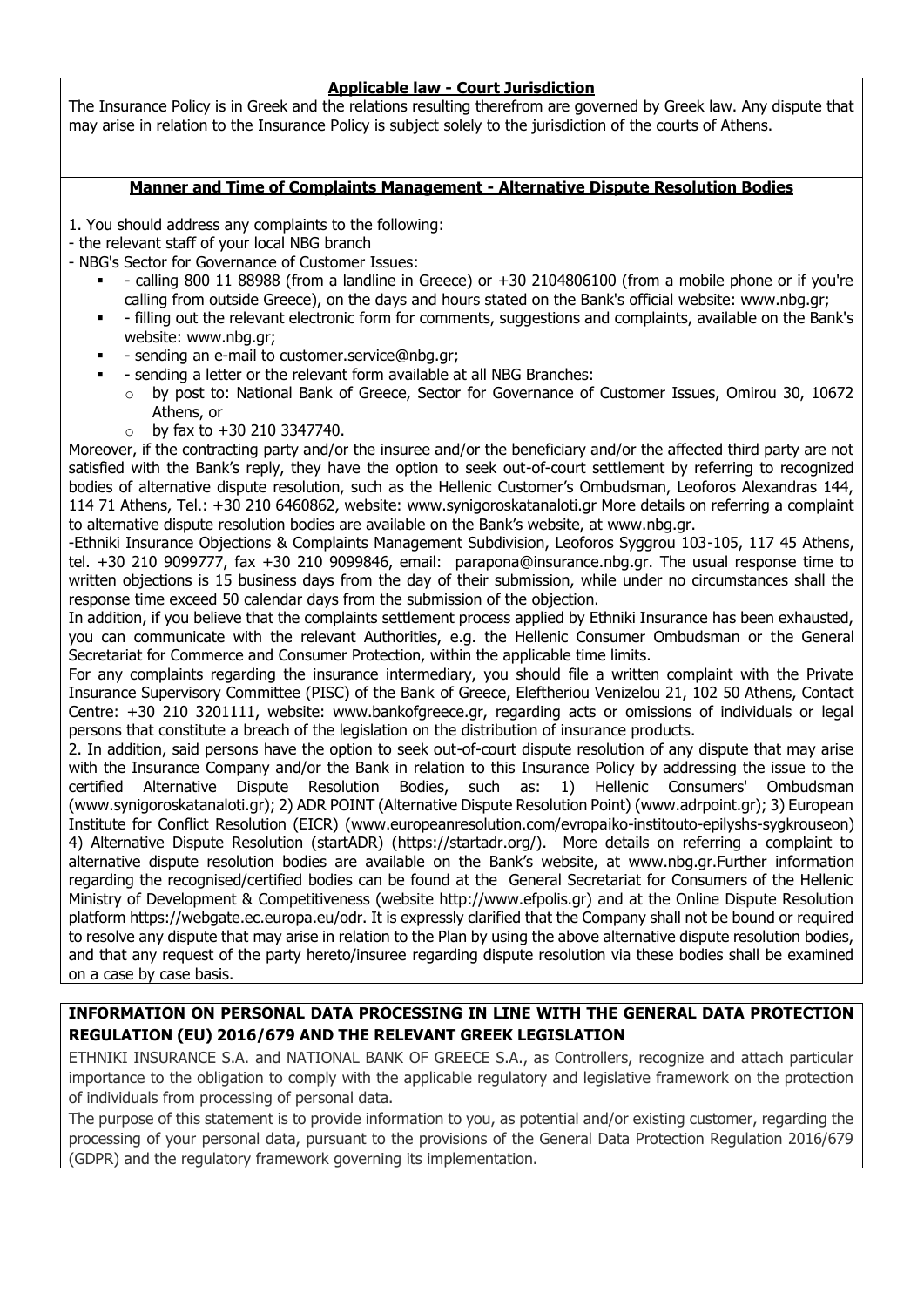ETHNIKI INSURANCE together with NBG, in the context of executing the insurance policy or prior to the signing thereof, in compliance with Controllers' obligations set out in the applicable legal and regulatory framework, shall carry out processing of your personal data (ID particulars, contact details, payment data, insurance data, information on financial standing and assets, and on your investment/savings objectives and needs; additionally, in case of investment and savings products, information regarding your knowledge and previous experience, your financial standing and ability to bear losses, as well as your investment objectives, including your risk tolerance). In addition, there are cases where automated processing becomes necessary for the purpose of signing a policy, such as, for example, insurance/investment product distribution, in order to assess the potential for product distribution, particularly whether the specific product is suitable for you, subject to the conditions set out by the relevant legal and regulatory framework. Depending on the type of the insurance coverage that we shall provide you with this application, we may carry out, with your consent, processing of personal data of a specific category (such as information concerning your health, in the case of life and health insurance). Any refusal on your part to supply us with your personal data shall result in your application for such insurance policy being unsuccessful, while no obligation whatsoever regarding said insurance shall be undertaken. In this context, we remind you that you are obliged to contact us and notify us accordingly, and without delay, using the contact info supplied at the end of this document of any change that may occur in your personal data.

# **Persons who will be Data Controllers, and Recipients and/or Processors of data:**

Your data, within the framework of the insurance policy's execution, shall be processed by the divisions of Ethniki Insurance, as Data Controller, which are responsible for undertaking the insured risk, as well as by NBG, as Data Controller within the context of the insurance intermediary services it provides. Both the aforesaid companies are responsible for the execution of your contract, for servicing your requests, and for your insurance compensation within the framework of conducting their legitimate operations.

In addition:

- In the context of the insurance policy's due operations and insofar as is necessary to provide you with the best possible service and the specific services and coverage under the insurance contract, your data may be transmitted to associated providers, such as reinsurers, collaborating insurance companies for the provision of insurance coverage, insurance claim assessors, researchers, collaborating storage and file management companies, collaborating IT companies, and partner companies that provide printing, organization and document delivery services.
- In the context of the insurance policy's due operations, your data may be transmitted, upon their request, to BNP PARIBAS ASSET MANAGEMENT France, to the designated by the latter Regional Transfer Agent BNP Paribas Securities Services Luxembourg, to their subsidiaries or competent supervisory authorities in France and Luxembourg, under the framework for the prevention and combating of money laundering and terrorist financing.
- Furthermore, as provided for by law, the Companies may disclose your data to public services, insurance funds, supervisory, judicial, public and other independent authorities pursuant to lawful request by such, provided that it is absolutely necessary in order to protect the companies' legal rights or fulfil their obligations.
- In particular, in the case of life/health insurance, your data may be transmitted to collaborating hospitals, clinics, medical institutions, diagnostic centres and laboratories, health services providers, providers of health advisory and auditing services, medical practitioners, emergency transport / air transport / shipment companies, and companies providing second medical opinion.
- As regards savings-retirement-investment plans, the Companies in order to ensure compliance with the Law on Automatic Exchange of Financial Account Information in Tax matters (L.4170/2013 on the mandatory automatic exchange of information in tax matters between EU member states, L.4428/2016 Agreement on mandatory automatic exchange of information in tax matters between OECD member states) are obliged, provided you fall within its scope, to collect and process your personal data as part of your identification as a person subject to the above legislation, the recipient of which is the competent Greek authority (I.A.P.R. Independent Authority for Public Revenue) or any other competent body specified.
- Furthermore, in the case of a Vehicle Insurance Contract, your personal data may be transmitted to collaborating roadside assistance companies, emergency technical assistance companies and their associates, road accident investigators, vehicle technical services companies, residual values management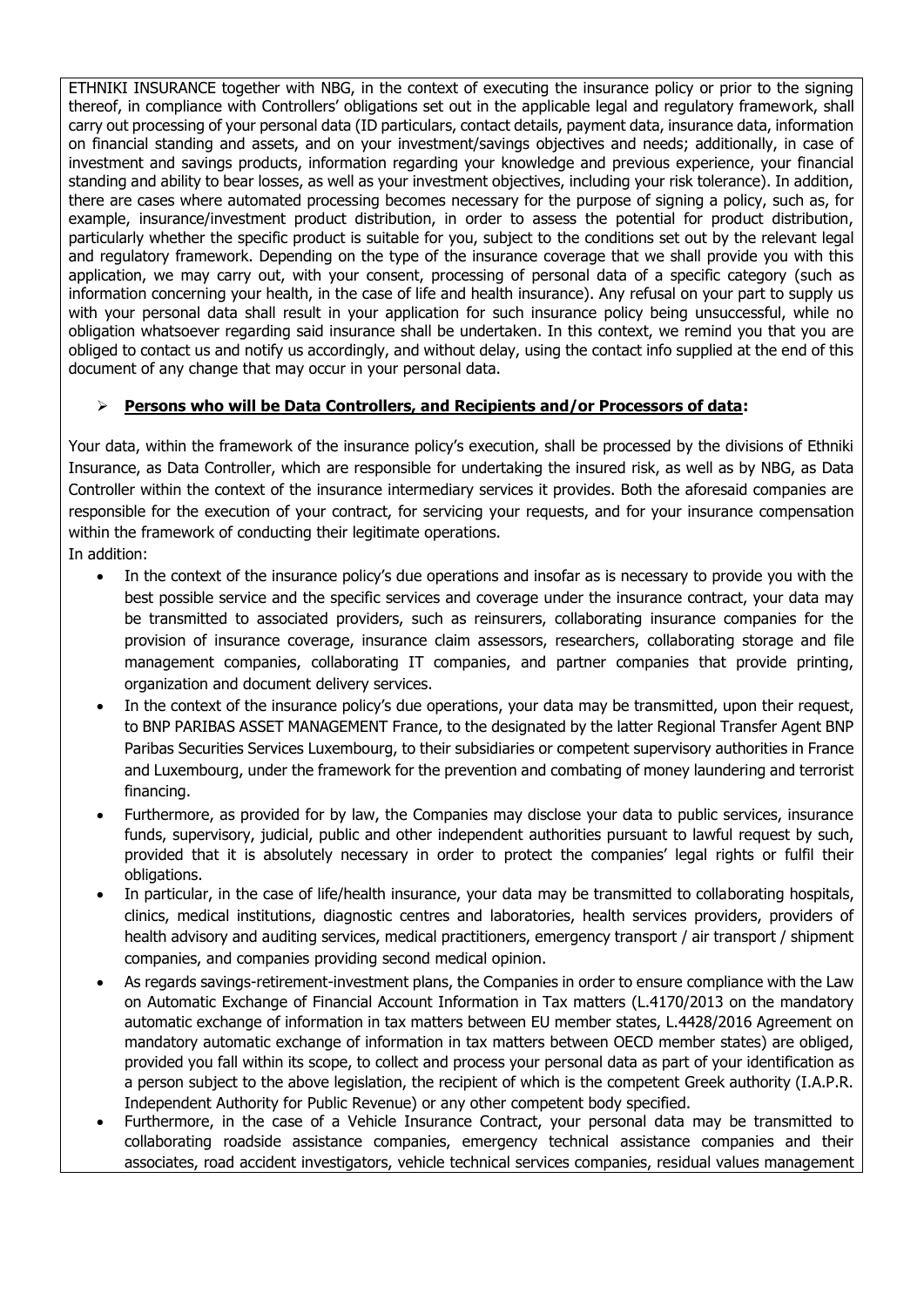companies for damaged vehicles, to the database of the Insurance Companies Statistical Service for the protection of the insurance market and prevention of insurance fraud.

 In particular as regards fire insurance contracts, personal data may be disclosed to partner companies that provide emergency technical assistance.

# **Data retention period:**

The Companies shall safeguard and process your personal data for as long as your contractual relationship lasts, both in hard copy and in electronic form. In the event that the relationship is interrupted or terminated for any reason whatsoever, they shall keep your data for as long as is required for the relevant claims to be statute-barred and in any case for as long as required by the tax legislation, the statutory and regulatory framework each time applicable, and the approved code of conduct. In particular, your data processed by the Companies must be held throughout the period required for the purposes of processing in accordance with the purpose of their processing and/or the applicable legal and regulatory framework. In addition, the Companies shall safeguard and process your relevant personal data for a maximum period of five (5) years in the event your application is rejected and the insurance policy is not concluded. Note that if a court dispute is pending between us, apart from the aforementioned processing times, we shall keep your data up until the final and irrevocable court ruling.

Your **rights** in relation to the processing of your personal data:

You can exercise: the right to information (regarding the processing of your personal data), the right to **access** (to confirm whether or not personal data of yours are being processed, and, if so, you have the right to access such personal data), the right to **rectification** of your inaccurate personal data or completion of your incomplete personal data, and, if the conditions of the regulatory framework apply, the right to **erasure** (right to be forgotten) of your personal data, if their processing is no longer necessary, the right to **restriction of the processing** if their accuracy is contested, the right to **data portability** (the right to receive the personal data you have provided in a structured, commonly used and machine-readable format and the right to transmit those data to another controller), the right to **object** to processing of personal data, as well as the right to **ensure human intervention in automated processing** (to avoid being subject, where applicable, to a decision based solely on automated processing, including profiling, which produces legal consequences concerning you or affects you significantly in a similar way).

If you exercise any of the hereinabove rights, we shall take every possible measure to duly process your request within 30 calendar days of receiving such request and inform you of either your request's satisfaction or of the objective reasons preventing said satisfaction.

Note that at any given time you can revoke your consent for special category personal data processing collected for the purposes of the insurance policy. However, you should be aware that revoking your consent and exercising your right to object to the processing of your data will result in interrupting or terminating the insurance policy between us and in you not being covered, given that no insurance policy can be executed without processing the personal data of the policy holder and/or the insuree and/or the beneficiary of the insurance indemnity.

To exercise the hereinabove rights and make any queries or complaints concerning personal data in relation to Ethniki Insurance as Data Controller you can contact the Data Protection Officer of Ethniki Insurance:

- by e-mail at [parapona@insurance.nbg.gr](mailto:parapona@insurance.nbg.gr), with the subject line "GDPR", while attaching the corresponding form for the exercise of said right, which you will find on the website www.ethniki-asfalistiki.gr.
- by sending a relevant letter, with the indication "GDPR", to Ethniki Insurance, Leoforos Syggrou 103-105, Athens, 117 45, enclosing the corresponding form for the exercise of said right that can be downloaded from www.ethniki-asfalistiki.gr

For any further clarification regarding how to submit these forms, you can call +30 210 90 99777. Detailed information regarding the processing of your personal data by Ethniki Insurance and the manner to exercise your rights is available at www.ethniki-asfalistiki.gr, under Data Protection.

To exercise the aforesaid rights and make any queries or complaints regarding personal data in relation to NBG as Data Controller you can use the special NBG forms available at any of our Branches. For any issues regarding the processing of personal data by National Bank of Greece S.A., in the context of this policy, you can contact in writing NBG's Data Protection Officer, by regular or electronic mail, (NBG, Data Protection Officer, Aiolou 93, 105 51, Athens, dpo@nbg.gr) or visit any of the Bank's branches. The Bank's Privacy Policy shall apply in respect of the collection, maintenance and processing in general of personal data of the Customer, as well as of the exercise of your rights. The said Statement is available at the Bank's branches and on its website: www.nbg.gr.

You can exercise said rights free of charge, unless due to recurrence of an issue certain handling costs arise for the Companies.

In addition, you reserve the right, if you wish, to refer the matter to the Hellenic Data Protection Authority, which can be contacted in the following ways: